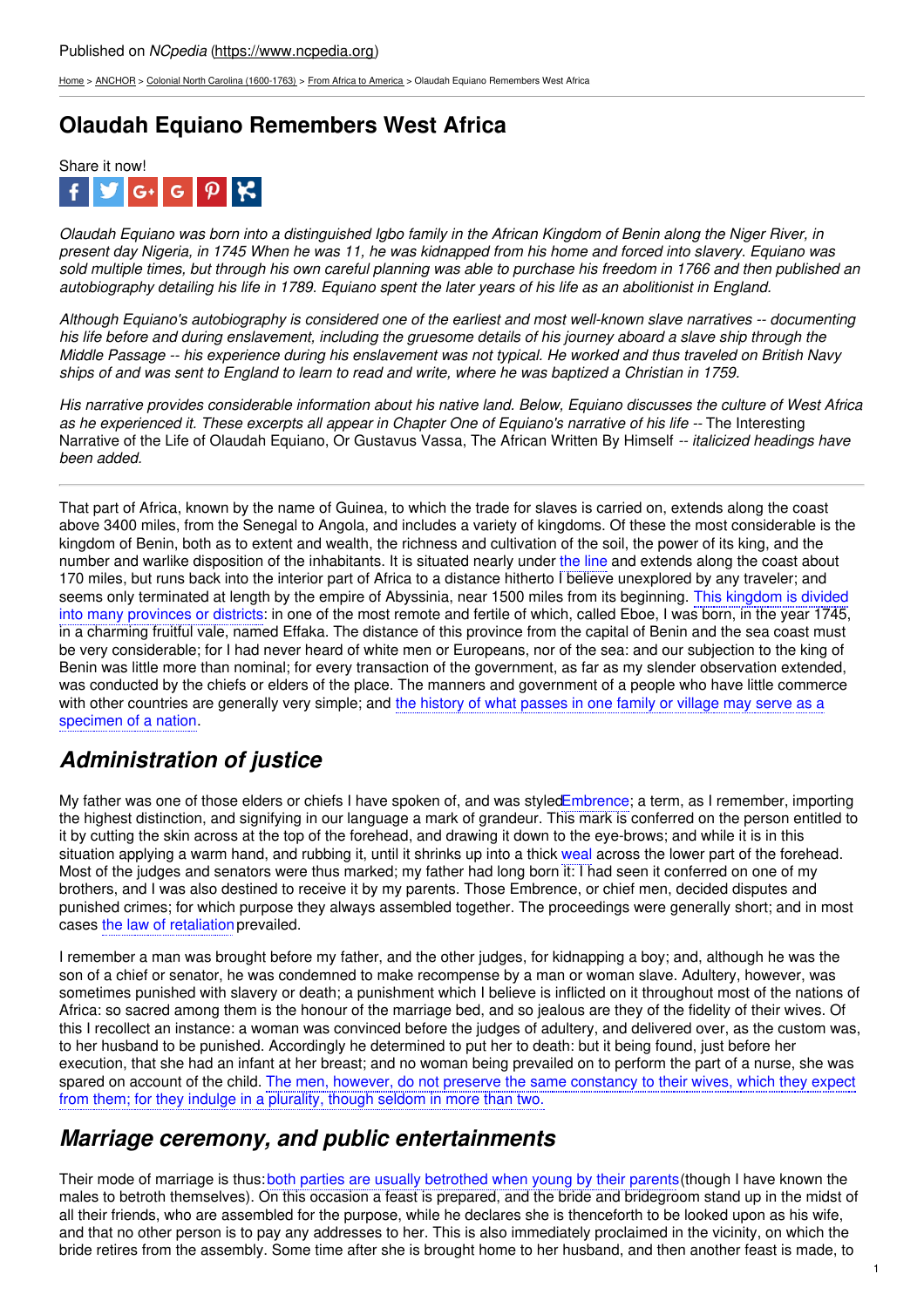which the relations of both parties are invited: her parents then deliver her to the bridegroom, accompanied with a number of blessings, and at the same time they tie round her waist a cotton string of the thickness of a goose-quill, which none but married women are permitted to wear: she is now considered as completely his wife; and at this time the dowry is given to the new married pair, which generally consists of portions of land, slaves, and cattle, household goods, and implements of husbandry. These are offered by the friends of both parties; besides which the parents of the bride-groom present gifts to those of the bride, whose property she is looked upon before marriage; but after it she is esteemed the sole property of her husband. The ceremony being now ended the festival begins, which is celebrated with bonfires, and loud acclamations of joy, accompanied with music and dancing.

We are all of a nation of dancers, musicians and poets. Thus every great event, such as a triumphant return from battle, or other cause of public rejoicing is celebrated in public dances, which are accompanied with songs and music suited to the occasion. The assembly is separated into four divisions, which dance either apart or in succession, and each with a character peculiar to itself. The first division contains the married men, who in their dances frequently exhibit feats of arms, and the representation of a battle. To these succeed the married women, who dance in the second division. The young men occupy the third; and the maidens the fourth. Each represents some interesting scene of real life, such as a great achievement, domestic employment, a pathetic story or some rural sport; and as the subject is generally founded on some recent event, it is therefore ever new. This gives our dances a spirit and variety which I have scarcely seen elsewhere. We have many musical instruments, particularly drums of different kinds, a piece of music which resembles a guitar, and another much like a stickado. These last are chiefly used by betrothed virgins, who play on them on all grand festivals.

#### *Mode of living*

As our manners are simple, our luxuries are few. The dress of both sexes is nearly the same. It generally consists of a long piece of calico, or muslin, wrapped loosely round the body, somewhat in the form of a highland plaid. This is usually dyed blue, which is our favourite colour. It is extracted from a berry, and is brighter and richer than any I have seen in Europe. Besides this, our women of distinction wear golden ornaments, which they dispose with some profusion on their arms and legs. When our women are not employed with the men in tillage, their usual occupation is spinning and weaving cotton, which they afterwards dye, and make it into garments. They also manufacture earthen vessels, of which we have many kinds. Among the rest tobacco pipes, made after the same fashion, and used in the same manner, as those in Turkey.

Our manner of living is entirely plain; foras yet the natives are unacquainted with those refinementsin cookery which debauch the taste: bullocks, goats, and poultry, supply the greatest part of their food. These constitute likewise the principal wealth of the country, and the chief articles of its commerce. The flesh is usually stewed in a pan; to make it savoury we sometimes use also pepper, and other spices, and we have salt made of wood allies. Our vegetables are mostly plantains, eadas, yams, beans, and Indian corn. The head of the family usually eats alone; his wives and slaves have also their separate tables. Before we taste food we always wash our hands: indeed our cleanliness on all occasions is extreme; but on this it is an indispensable ceremony. After washing, libation is made, by pouring out a small portion of the food, in a certain place, for the spirits of departed relations, which the natives suppose to preside over their conduct and guard them from evil. They are totally unacquainted with strong or spirituous liquours; and their principal beverage is palm wine. This is gotten from a tree of that name by tapping it at the top, and fastening a large gourd to it; and sometimes one tree will yield three or four gallons in a night. When just drawn it is of a most delicious sweetness; but in a few days it acquires a tartish and more spirituous flavour: though I never saw any one intoxicated by it. The same tree also produces nuts and oil. Our principal luxury is in perfumes; one sort of these is an odoriferous wood of delicious fragrance: the other a kind of earth; a small portion of which thrown into the fire diffuses a most powerful odour. We beat this wood into powder, and mix it with palm oil; with which both men and women perfume themselves.

# *Buildings*

In our buildings we study convenience rather than ornament. Each master of a family has a large square piece of ground, surrounded with a moat or fence, or enclosed with a wall made of red earth tempered; which, when dry, is as hard as brick. Within this are his houses to accommodate his family and slaves; which, if numerous, frequently present the appearance of a village. In the middle stands the principal building, appropriated to the sole use of the master, and consisting of two apartments; in one of which he fits in the day with his family, the other is left apart for the reception of his friends. He has besides these a distinct apartment in which he sleeps, together with his male children. On each side are the apartments of his wives, who have also their separate day and night houses. The habitations of the slaves and their families are distributed throughout the rest of the enclosure. These houses never exceed one story in height: they are always built of wood, or stakes driven into the ground, crossed with wattles, and neatly plastered within, and without. The roof is thatched with reeds. Our dayhouses are left open at the sides; but those in which we sleep are always covered, and plastered in the inside, with a composition mixed with cowdung, to keep off the different insects, which annoy us during the night. The walls and floors also of these are generally covered with mats. Our beds consist of a platform, raised three or four feet from the ground, on which are laid skins, and different parts of a spungy tree called plantain. Our covering is calico or muslin, the same as our dress. The usual seats are a few logs of wood; but we have benches, which are generally perfumed; to accommodate strangers these compose the greater part of our household furniture. Houses so constructed and furnished require but little sill to erect them. Every man is a sufficient architect for the purpose. The whole neighbourhood afford their unanimous assistance in building them and in return receive, and expect no other recompense than a feast.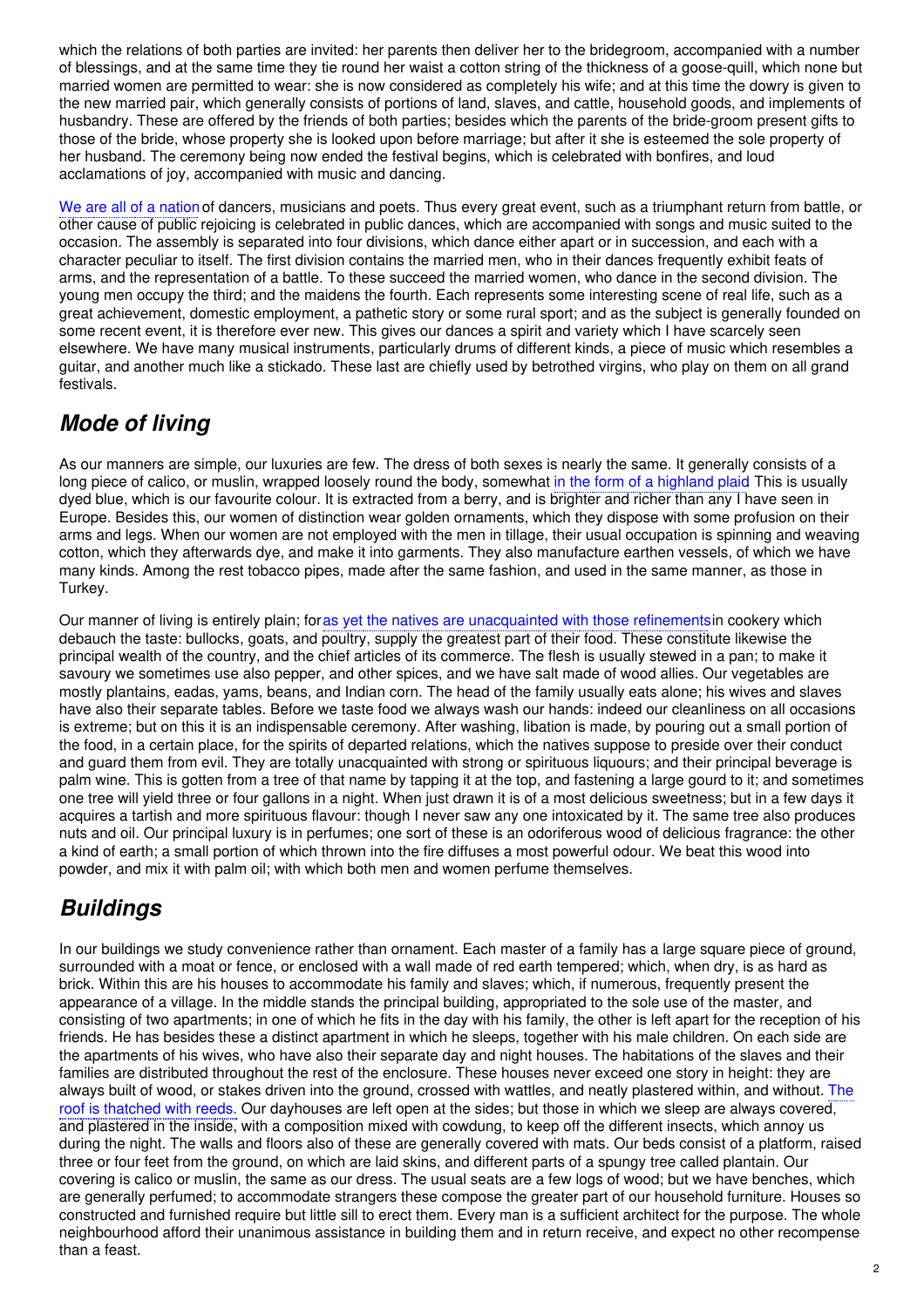### *Commerce and agriculture*

As we live in a country where nature is prodigal of her favours, our wants are few and easily supplied; of course we have few manufactures. They consist for the most part of calicoes, earthern ware, ornaments, and instruments of war and husbandry. But these make no part of our commerce, the principal articles of which, as I have observed, are provisions. In such a state money is of little use; however we have some small pieces of coin, if I may call them such. They are made something like an anchor; but I do not remember either their value or denomination. We have also markets, at which I have been frequently with my mother. These are sometimes visited by stout mahogany-coloured men from the south west of us: we call them Oye-Eboe, which term signifies red men living at a distance. They generally bring us fire-arms, gunpowder, hats, beads, and dried fish. The last we esteemed a great rarity, as our waters were only brooks and springs. These articles they barter with us for odoriferous woods and earth, and our salt of wood ashes. They always carry slaves through our land; but the strictest account is exacted of their manner of procuring them before they are suffered to pass. Sometimes indeed we sold slaves to them, but they were only prisoners of war, or such among us as had been convicted of kidnapping or adultery, and some other crimes, which we esteemed heinous. This practice of kidnapping induces me to think, that, notwithstanding all our strictness their principal business among us was to trepan our people. I remember too they carried great sacks along with them, which not long after I had an opportunity of fatally seeing applied to that infamous purpose.

Our land is uncommonly rich and fruitful, and produces all kinds of vegetables in great abundance. We have plenty of Indian corn, and vast quantities of cotton and tobacco. Our pine apples grow without culture; they are about the size of the largest sugar-loaf, and finely flavoured. We have also spices of different kinds, particularly pepper; and a variety of delicious fruits which I have never seen in Europe; together with gums of various kinds and honey in abundance. All our industry is exerted to improve those blessings of nature. Agriculture is our chief employment; and every one, even the children and women, are engaged in it. Thus we are all habituated to labour from our earliest years. Every one contributes something to the common stock; and as we are unacquainted with idleness, we have no beggars. The benefits of such a mode of living are obvious. The West India planters prefer the slaves of Benin or Eboe to those of any other part of Guinea, for their hardiness intelligence, integrity, and zeal. Those benefits are felt by us in the general healthiness of the people, and in their vigour and activity; I might have added too in their comeliness. Deformity is indeed un-known amongst us, I mean that of shape. Numbers of the natives of Eboe now in London might be brought in support of this assertion: for, in regard to complexion, ideas of beauty are wholly relative. I remember while in Africa to have seen three negro children, who were tawny, and another quite white, who were universally regarded by myself, and the natives in general, as far as related to their complexions, as deformed. Our women too were in my eyes at least uncommonly graceful, alert and modest to a degree of bashfulness nor do I remember to have ever heard of an instance of incontinence amongst them before marriage. They are also remarkably cheerful. Indeed cheerfulness and affability are two of the leading characteristics of our nation.

Our tillage is exercised in a large plain or common, some hours walk from our dwellings and all the neighbours resort thither in a body. They use no beasts of husbandry; and their only instruments are hoes, axes, shovels and beaks, or pointed iron to dig with. Sometimes we are visited by locusts which come in large clouds, so as to darken the air, and destroy our harvest. This however happens rarely, but when it does, a famine is produced by it. I remember an instance or two wherein this happened. This common is often the theatre of war; and therefore when our people go out to till their land, they not only go in a body, but generally take their arms with them for fear of a surprise; and when they apprehend an invasion they guard the avenues to their dwellings, by driving sticks into the ground, which are so sharp at one end as to pierce the foot, and are generally dipt in poison. From what I can recollect of these battles, they appear to have been irruptions of one little state or district on the other, to obtain prisoners or booty. Perhaps they were incited to this by those traders who brought the European goods I mentioned amongst us. Such a mode of obtaining slaves in Africa is common and I believe more are procured this way, and by kidnapping, than any other. When a trader wants slaves, he applies to a chief for them, and tempts him with his wares. It is not extraordinary, if on this occasion he yields to the temptation with as little firmness, and accepts the price of his fellow creatures liberty with as little reluctance as the enlightened merchant. Accordingly he falls on his neighbours, and a desperate battle ensues. If he prevails and takes prisoners, he gratifies his avarice by selling them; but, if his party be vanquished, and he falls into the hands of the enemy, he is put to death: for, as he has been known to foment their quarrels, it is thought dangerous to let him survive, and no ransom can save him, though all other prisoners may be redeemed.

#### *War*

We have firearms, bows and arrows, broad two-edged swords and javelins: we have shields also which cover a man from head to foot. All are taught the use of these weapons; even our women are warriors, and march boldly out to fight along with the men. Our whole district is a kind of militia: on a certain signal given, such as the firing of a gun at night, they all rise in arms and rush upon their enemy. It is perhaps something remarkable, that when our people march to the field a red flag or banner is borne before them. I was once a witness to a battle in our common. We had been all at work in it one day as usual, when our people were suddenly attacked. I climbed a tree at some distance, from which I beheld the fight. There were many women as well as men on both sides; among others my mother was there, and armed with a broad sword. After lighting for a considerable time with great fury, and after many had been killed our people obtained the victory, and took their enemy's Chief prisoner. He was carried off in great triumph, and, though he offered a large ransom for his life, he was put to death. A virgin of note among our enemies had been slain in the battle, and her arm was exposed in our market-place, where our trophies were always exhibited. The spoils were divided according to the merit of the warriors. Those prisoners which were not sold or redeemed we kept as slaves: but how different was their condition from that of the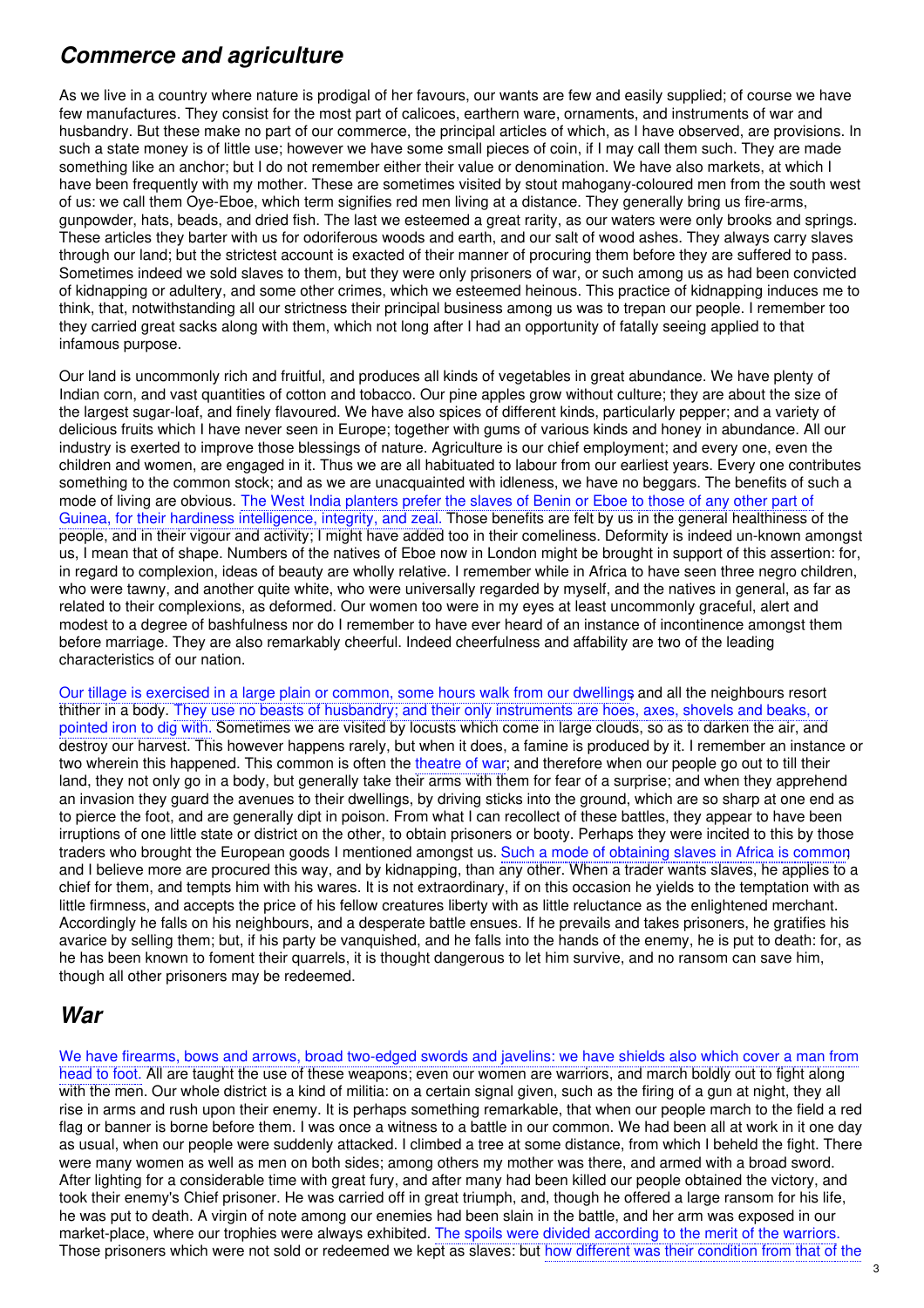slaves in the West Indies! With us they do no more work than other members of the community, even their masters; their food, clothing and lodging were nearly the same as theirs, (except that they were not permitted to eat with those who were free-born); and there was scarce any other difference between them, than a superior degree of importance which the head of a family possesses in our state, and that authority which, as such, he exercises over every part of his household. Some of these slaves have even slaves under them as their own property and for their own use.

## *Religion*

As to religion, the natives believe that there is one Creator of all things, and that he lives in the sun, and is girted round with a belt that he may never eat or drink; but, according to some, he smokes a pipe, which is our own favourite luxury. They believe he governs events, especially our deaths or captivity; but, as for the doctrine of eternity, I do not remember to have ever heard of it: some however believe in the transmigration of souls in a certain degree. Those spirits, which are not transmigrated, such as our dear friends or relations, they believe always attend them, and guard them from the bad spirits or their foes. For this reason they always before eating, as I have observed, put some small portion of the meat, and pour some of their drink, on the ground for them; and they often make oblations of the blood of beasts or fowls at their graves. I was very fond of my mother, and almost constantly with her. When she went to make these oblations at her mother's tomb, which was a kind of small solitary thatched house, I sometimes attended her. There she made her libations, and spent most of the night in cries and lamentations. I have been often extremely terrified on these occasions. The loneliness of the place, the darkness of the night, and the ceremony of libation, naturally awful and gloomy, were heightened by my mother's lamentations; and these, concurring with the cries of doleful birds, by which these places were frequented, gave an inexpressible terror to the scene.

We compute the year from the day on which the sun crosses the line, and on its setting that evening there is a general shout throughout the land; at least I can speak from my own knowledge throughout our vicinity. The people at the same time make a great noise with rattles, not unlike the basket rattles used by children here, though much larger, and hold up their hands to heaven for a blessing. It is then the greatest offerings are made; and those children whom our wise men foretel will be fortunate are then presented to different people. I remember many used to come to see me, and I was carried about to others for that purpose. They have many offerings, particularly at full moons; generally two at harvest before the fruits are taken out of the ground: and when any young animals are killed, sometimes they offer up part of them as a sacrifice. These offerings, when made by one of the heads of a family, serve for the whole. I remember we often had them at my father's and my uncle's, and their families have been present. Some of our offerings are eaten with bitter herbs. We had a saying among us to any one of a cross temper, 'that if they were to be eaten, they should be eaten with bitter herbs.'

We practised circumcision like the Jews, and made offerings and feasts on that occasion in the same manner as they did. Like them also, our children were named from some event, some circumstance, or fancied foreboding at the time of their birth. I was named Olaudah which, in our language, signifies vicissitude or fortune; also, one favoured, and having a loud voice and well spoken. I remember we never polluted the name of the object of our adoration; on the contrary, it was always mentioned with the greatest reverence; and we were totally unacquainted with swearing, and all those terms of abuse and reproach which find their way so readily and copiously into the languages of more civilized people. The only expressions of that kind I remember were "May you rot or may you swell, or may a beast take you."

I have before remarked that the natives of this part of Africa are extremely cleanly. This necessary habit of decency was with us a part of religion, and therefore we had many purifications and washings; indeed almost as many, and used on the same occasions, if my recollection does not fail me, as the Jews. Those that touched the dead at any time were obliged to wash and purify themselves before they could enter a dwelling-house. Every woman too, at certain times, was forbidden to come into a dwelling-house, or touch any person, or any thing we ate. I was so fond of my mother I could not keep from her, or avoid touching her at some of those periods, in consequence of which I was obliged to be kept out with her, in a little house made for that purpose, till offering was made, and then we were purified.

Though we had no places of public worship, we had priests and magicians, or wise men. I [do] not remember whether they had different offices, or whether they were united in the same persons, but they were held in great reverence by the people. They calculated our time, and foretold events, as their name imported, for we called them Ah-affoe-way-cah, which signifies calculators or yearly men, our year being called Ah-affoe. They wore their beards, and when they died they were succeeded by their sons. Most of their implements and things of value were interred along with them. Pipes and tobacco were also put into the grave with the corpse, which was always perfumed and ornamented, and animals were offered in sacrifice to them. None accompanied their funerals but those of the same profession or tribe. These buried them after sunset, and always returned from the grave by a different way from that which they went.

#### *Medicine, magic, and superstitions*

These magicians were also our doctors or physicians.They practised bleeding by cupping; and were very successful in healing wounds and expelling poisons. They had likewise some extraordinary method of discovering jealousy, theft, and poisoning; the success of which no doubt they derived from their unbounded influence over the credulity and superstition of the people. I do not remember what those methods were, except that as to poisoning: I recollect an instance or two, which I hope it will not be deemed impertinent here to insert, as it may serve as a kind of specimen of the rest, and is still used by the negroes in the West Indies. A virgin had been poisoned, but it was not known by whom: the doctors ordered the corpse to be taken up by some persons, and carried to the grave. As soon as the bearers had raised it on their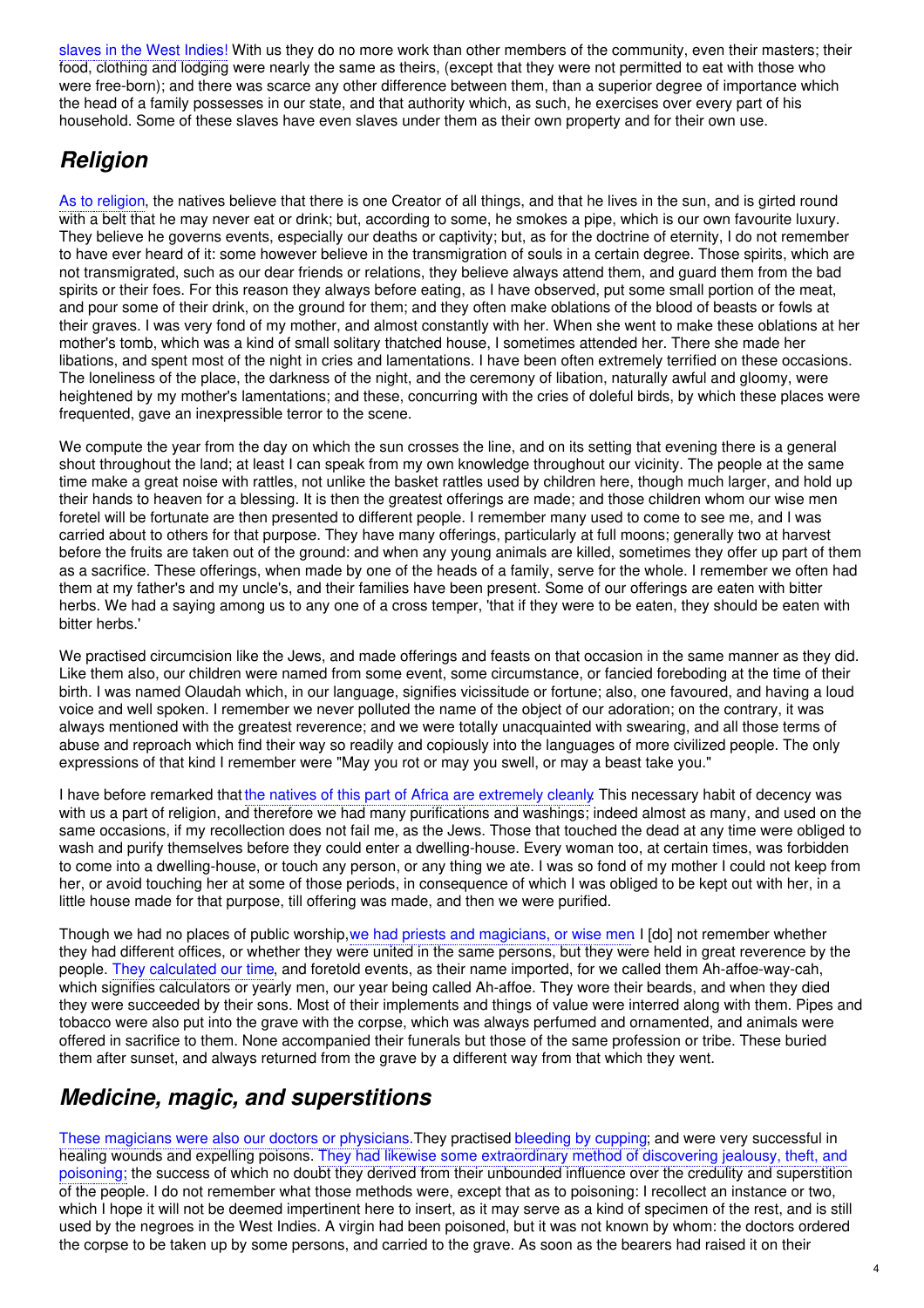shoulders, they seemed seized with some sudden impulse, and ran to and fro unable to stop themselves. At last, after having passed through a number of thorns and prickly bushes unhurt, the corpse fell from them close to a house, and defaced it in the fall; and the owner being taken up, he immediately confessed the poisoning.

The natives are extremely cautious about poison. When they buy any eatable the seller kisses it all round before the buyer, to show him it is not poisoned; and the same is done when any meat or drink is presented, particularly to a stranger. We have serpents of different kinds, some of which are esteemed ominouswhen they appear in our houses, and these we never molest. I remember two of those ominous snakes, each of which was as thick as the calf of a man's leg, and in colour resembling a dolphin in the water, crept at different times into my mother's night-house, where I always lay with her, and coiled themselves into folds, and each time they crowed like a cock. I was desired by some of our wise men to touch these, that I might be interested in the good omens, which I did, for they were quite harmless, and would tamely suffer themselves to be handled; and then they were put into a large open earthen pan, and set on one side of the highway. Some of our snakes, however, were poisonous: one of them crossed the road one day when I was standing on it, and passed between my feet without offering to touch me, to the great surprise of many who saw it; and these incidents were accounted by the wise men, and therefore by my mother and the rest of the people, as remarkable omens in my favour.

#### **Primary Source Citation:**

Equiano, Olaudah. The Interesting Narrative of the Life of Olaudah Equiano, Or Gustavus Vassa, The African Written By *Himself*. London, 1789. Published as ebook March 17, 2005. https://www.gutenberg.org/files/15399/15399-h/15399-h.htm.

#### **User Tags:**

Africa African Americans culture farming government **Guinea** Ibo North Carolina History Olaudah Equiano Page religion **Students Teachers** West Africa Creative Commons BY-NC-SA **From:** LEARN NC North Carolina History: A Digital Textbook **Copyright Date:** 2008 **People:**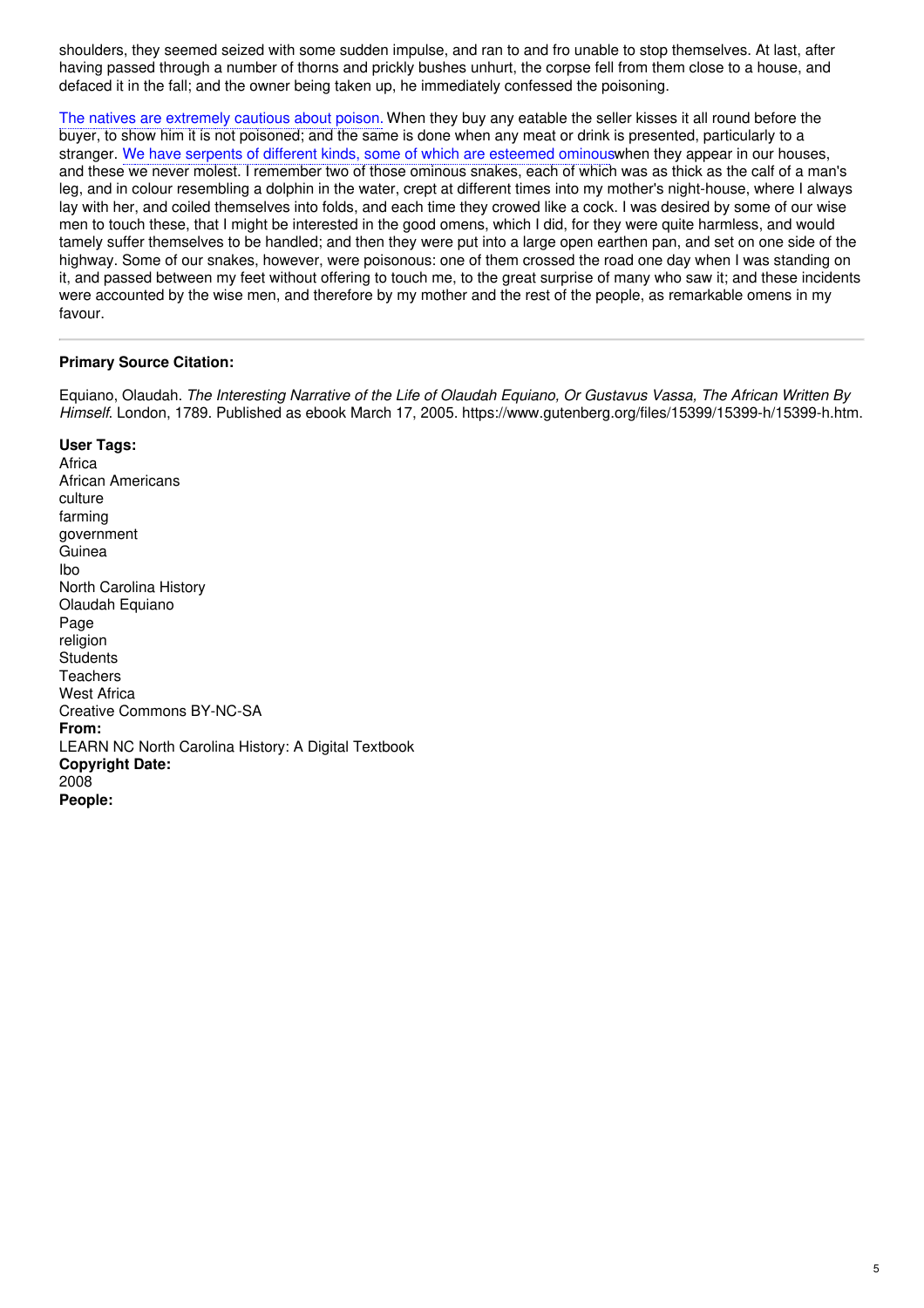

Olaudah Equiano, pictured in his 1789 autobiography. **Places:**



[1]

The Ido still live in Nigeria today, along with many other ethnic groups. This map shows some of the language diversity of